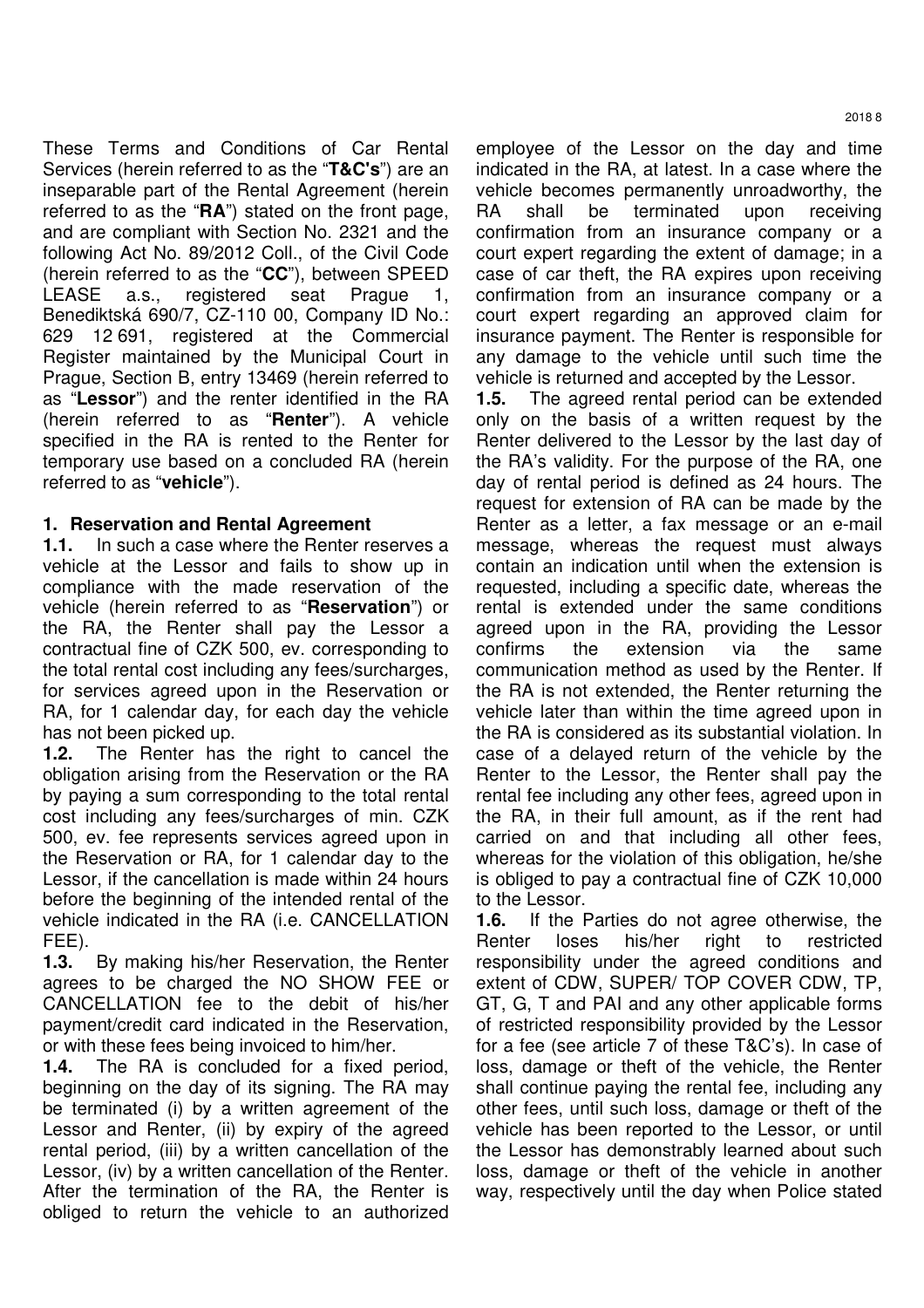the car status as theft or when Police stop the investigation process.

# **2. Vehicle Pick Up**

**2.1.** The Lessor is obliged to provide the Renter with a vehicle in good technical condition, with all necessary documentation necessary for operation and at the time and place agreed upon in the Reservation or the RA. The vehicles are nonsmoker and polluting the vehicle with smoke shall be charged in compliance with the current tariff of the Lessor, at least EUR 50. Any potential damage (defects, deficiencies, scratches etc.) of the vehicle, or any other objections, shall be claimed by the Renter before accepting the vehicle and shall be recorded in RA, or in the Driver's set damage list, or in the acceptance log, or in the check-out list when accepting the vehicle / check-in list when returning the vehicle (herein referred to as "**AL**"). The Renter shall confirm his/her acceptance of the vehicle by signing the RA or the AL, if handover is done later on. The Renter is responsible for any damage to the vehicle not indicated in RA or AL. The Lessor is entitled to claim compensation for any such damage to the vehicle. Navigation systems in the Czech Republic are provided with a map of the Czech Republic.

## **3. Conditions for Vehicle Use**

**3.1.** The vehicle may be used and driven only by persons indicated in RA. The Renter shall use the vehicle exclusively for its intended use on roads, his/her personal purposes and shall adhere to all traffic, customs, as well as other legal regulations as well as to the vehicle manufacturer's instructions for use.

**3.2.** If an alternatively powered (e.g. natural gas or electric drive) vehicle is rented, the Renter confirms by signing the RA that he/she has become familiar with operating such vehicle, with handling the filling or charging equipment and with the instructions on parking/garaging such vehicle.

**3.3.** The Renter is obliged to protect the vehicle from damage and to abide to the operating instructions stipulated in the manufacturer's instruction manual, as well as to the instructions of the Lessor, failing to do so shall make the Renter responsible for all damages caused by not adhering to any such instructions or conditions. The Renter is obliged to protect the vehicle against theft, misuse or damage. In particular, the

Renter shall not leave the keys and vehicle documents in a parked vehicle and shall lock the vehicle when parked. The Renter is obliged to immediately inform the Lessor about a required service inspection, or to ensure such inspection is undertaken via the Lessor.

**3.4.** The Renter may not let the vehicle be used by other persons than those indicated in the RA, take part in races, competitions or similar events with the vehicle, use the vehicle to transfer persons or property against payment, use the vehicle to push or tow cars, trailers or other items, subject the vehicle to changes and modifications without the Lessor's prior written approval, not even if to the Renter's own expense. In case of breach of this obligation, the Lessor is entitled to request the Renter to remove any made changes or modifications, without delay. If the made changes or modifications cannot be removed, the Renter is obliged to reimburse the Lessor for the sustained damage and expenses for returning the vehicle to its original state. The Renter is not entitled to use the vehicle to travel to countries indicated in the RA, if not arranged otherwise in the RA. Using the vehicle to travel to countries forbidden in the RA will oblige the Renter to pay (beside the One Way Fee) a contractual fine to the Lessor in the amount of CZK 1,000 for each such infraction.

**3.5.** The Renter may not drive the vehicle under the influence of alcohol, narcotics, medication or other substances, which can impact perception or the ability to react, nor let the vehicle to be driven by such person. Renter is not authorized to use the car radio installed in the vehicle to listen to radio stations; the Renter is authorized to use it only to listen to audio recordings from it´s own data carrier.

**3.6.** The Lessor is entitled to request access to the vehicle in order to verify that it is being used by the Renter in an appropriate way. The Renter is obliged to make the vehicle accessible for such inspection.

**3.7.** The breach of any of the obligations stipulated in point 3 of these T&C's is deemed as a substantial infraction of the RA and the Renter is fully responsible for the vehicle and fully liable for all damage sustained by the car, regardless of the arranged coinsurance and accordingly is the Renter obliged to pay a penalty of CZK 50,000.

**3.8.** In case the Renter uses the vehicle abroad, he/she shall, at his/her own expense, obtain any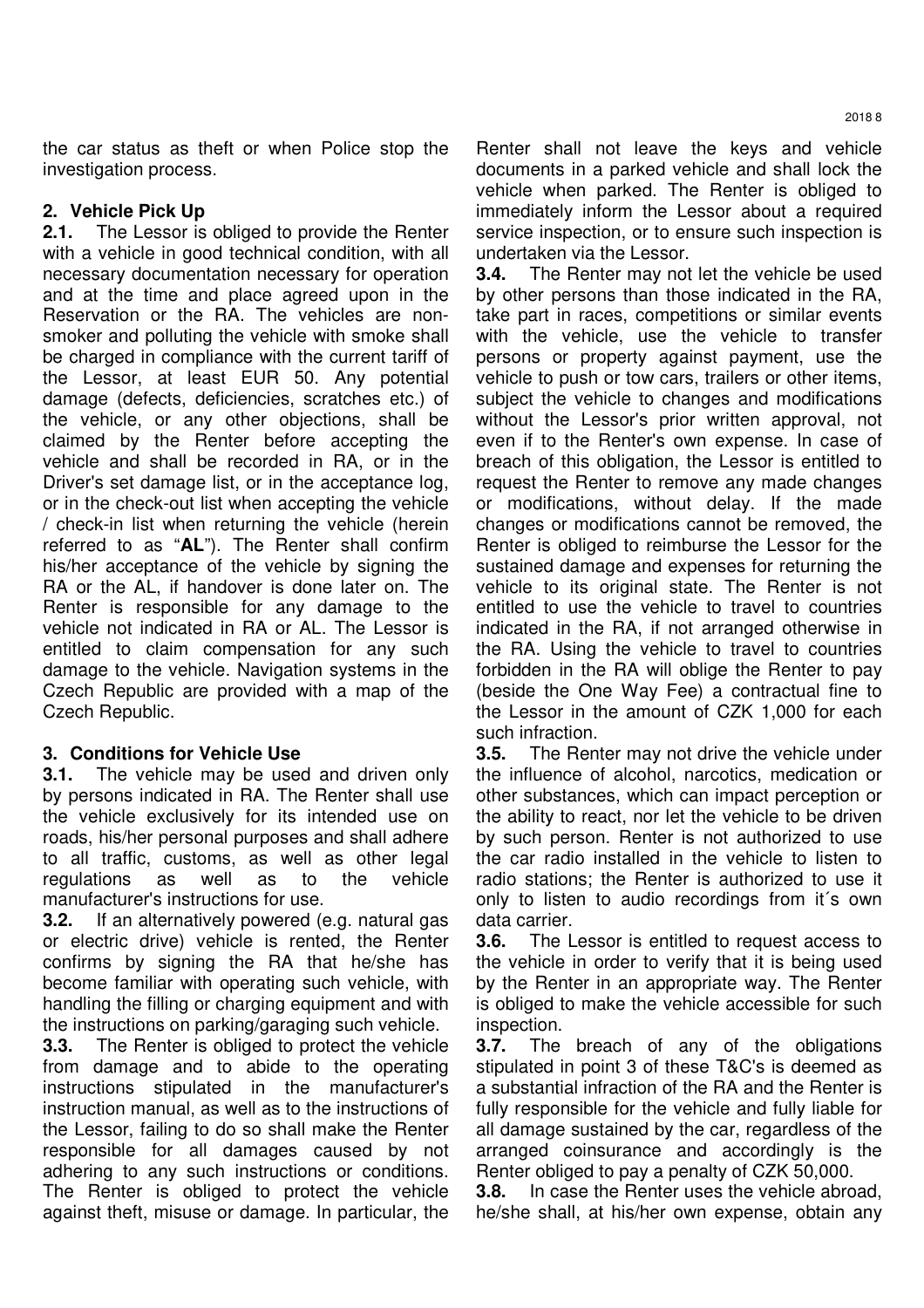applicable permits to use the vehicle abroad, and observe the applicable legal regulations of the country, in which the vehicle is operated. The Renter is responsible towards the Lessor also for any damage caused by non-observance or violation of this obligation, and, in case the vehicle is retained or requisitioned abroad, the Renter shall undertake all actions required for releasing the vehicle, and to pay the agreed rental fees for such period. In such a case, the rental period shall not expire, until the vehicle is returned to the Lessor. The Renter shall pay any damage and costs incurred by the Lessor in connection with retaining or requisitioning of the vehicle as well as towing and parking abroad and its return to the Czech Republic.

**3.9.** In case when on the vehicle is any damage, which can be especially but not only total damage, lost and partial damage of the vehicle or its parts, not covered by the insurance or contracted coverage, as well as when damage is a result of a collision between the vehicle used by the Renter and another vehicle of the Lessor in direct relation to settlement of insured accident when an insurance company refuses or reduces payment of insurance payment, the Renter is obliged to pay such the cost and damage value to the Lessor. When Renter proves that the Lessor is guilty for it, the Renter is not obliged for such value. If the Renter doesn´t prove the Lessor´s responsibility for such damage, Renter is responsible for such damage from the objective perspective, i.e. without the influence of its influence. If the damage on the vehicle is higher than CZK 100,000, the Renter is obliged to pay to the Lessor the flat fee to cover the loss of vehicle value: must pay 20% of the repair costs if the vehicle is repaired or 20% of the wreck value in case of total damage.

## **4. Returning the Vehicle**

**4.1.** The Renter shall return the vehicle to the Lessor with all accessories and documents especially with hubcaps, power cable of electric vehicle and the navigation CD (if rented by the Renter - "CD NAVI returned" shall be indicated in RA or AL), at the time and place indicated in RA, and in a condition in which he/she accepted it, with regards to usual wear.

**4.2.** Should all of the accessories not be returned together with the vehicle, the Lessor is allowed to request financial compensation adequate to the price of new accessories as well as a contractual fine of CZK 1,000 for every breach of Article 4.2 of these T&C's.

**4.3.** The Renter shall return the vehicle with a full fuel tank, or, as the case may be, full fuel tanks in case of alternatively powered vehicles, if he/she has not paid the Prepaid Petrol Fee, or if he/she has not paid the Fuel Run Out service after returning the vehicle. In case the Renter interrupt the condition mentioned in above sentence, is the Renter obliged to pay penalty of price per 1 liter of fuel multiply the quantity of missing fuel in the tank (Service Fueling) plus service fee CZK 300 (Fueling). If the Renter also received a fuel card from the Lessor, Lessor is obliged as commissionaire on the own name to arrange the purchase of fuel for the Renter on behalf of Renter´s account as commitment; and in compliance with the agreements, which the Lessor made or will make with the fuel card suppliers. The Renter is obliged to pay the remuneration to the Lessor. The remuneration is included in the monthly rental fee. The fuel ownership taken by such fuel cards are connected directly to the Renter. The Renter is obliged to pay all cost for used goods and service, espec. all expenses for taken fuel, which the Lessor paid to fuel card supplier for such Renter´s expenses the price for all filled fuel and/or the price for other goods purchased in this way shall be charged to the Renter subsequently at any time the Lessor identifies such use of the fuel card.

**4.4.** In case of loss or theft of the fuel card, the Renter is obliged to notify the Lessor in writing. Before notifying and blocking the card in accordance to card issuer policies, the Renter is responsible for any transactions made using this card and shall pay the Lessor a blocking fee (See Price list of Non-standard Actions). A similar procedure applies also in case the Renter does not return the card together with the vehicle (i.e. blocking, fee and responsibility for all transactions until card is blocked).

**4.5.** The vehicle shall be handed over to an appointed Lessor's employee or to a third party appointed by the Lessor. The Renter is responsible for the vehicle to such time until the Lessor has physically accepted it and confirmed this fact by signing the RA or AL; from this moment on, the vehicle is considered duly returned.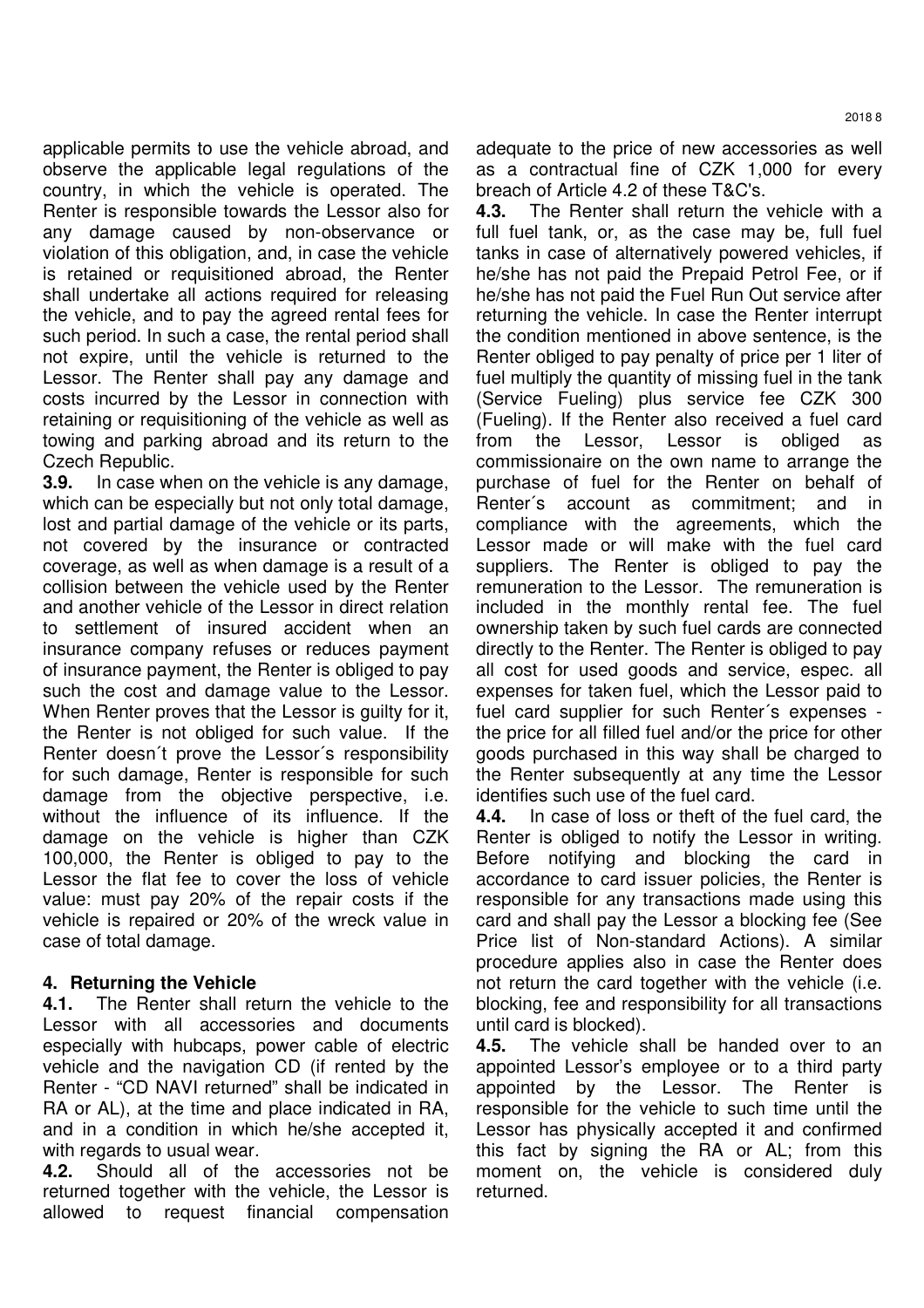**4.6.** Before accepting the vehicle, the Lessor or a third party appointed by the Lessor shall check the condition of the vehicle and record the identified condition in the RA or AL (in particular, any damage not indicated in the RA or AL at pick up by Renter). The Renter is obliged to sign the RA or AL, otherwise the Lessor shall not provide him/her with a confirmation on returning the vehicle (copy of the RA or AL).

**4.7.** Refusing to sign the RA or AL shall not relieve the Renter from the responsibility for any identified damage to the vehicle, whereas the Renter is obliged to reimburse such damage and to pay an administrative fee, to cover the nonstandard administrative operations, amounting to CZK 10,000. The Lessor is entitled to compensation for any hidden damage to the vehicle (e.g. damaged chassis, incorrect fuel, motor damage) that could not have been discovered during inspecting the vehicle condition, i.e. such damages not entered in the RA and AL when returning the vehicle by the Renter.

**4.8.** In case the Renter returns the vehicle in a dirty condition or in the non-well lightened place, not allowing an appropriate check of overall vehicle's condition, this fact is recorded in the RA or AL, and, in such case, the Lessor is entitled to be compensated for any damage to the vehicle, which is identified after the vehicle has been washed or car is possible better to observe, i.e. also such damage, which is not indicated in the RA and AL upon returning the vehicle by the Renter, including the cost of washing.

**4.9.** The obligation to pay the rental fee incl. all additional fees arranged in the RA, as well as the responsibility for any damage to, loss of, destruction of or theft of the vehicle, remains with the Renter, until the Lessor has resumed its full control.

**4.10.** When the vehicle is to be returned without the presence of a Lessor's employee (e.g. hotel reception desk, key box) – only if agreed with the Lessor in advance, the Renter shall inform the Lessor on this fact without delay. Otherwise the Renter shall pay the rental fee, including all additional fees as arranged in the RA, until the Lessor has been demonstrably informed about such return of the vehicle. The Renter is responsible for any damage to the vehicle until such time when the Lessor collects the vehicle.

## **5. Rental Fee and Charges**

**5.1.** The Renter undertakes to pay the rental fee and all additional charges associated with the use of the vehicle, including compensation for damage, in a proper and timely manner. In case of a rental agreed for a period longer than 1 month, charging and invoicing shall be done continuously, ordinarily after every 28 days of rental.

**5.2.** The advanced payment / guarantee / deposit (herein referred to as **deposit**) that the Renter is obliged to deposit with the Lessor upon signature of the RA in order to secure the Lessor's claim, after the Renter fulfills all obligations, it shall be cleared after return of the vehicle. Paying the deposit does not affect the obligation of the Renter to pay rent. The required deposit amount is entered in the RA, and include at least rental amount, responsibility for damages, expected administration costs, costs for fuel; espec. coverage of the damages on returned car, unfulfilled tank or for the costs sourced by the traffic fine. Exact amount of the deposit depends from the car value, (more in Rental Information).

**5.3.** The Lessor is entitled to offset all the Lessor's financial claims in respect of the Renter implied by the concluded the RA, or, as the case may be, by other agreements between the Renter and the Lessor. The Renter is obliged to pay the Lessor also any fees, which are indicated in the Rental Information and in the Price List of Nonstandard Actions (its current version is published at www.sixt.cz).

**5.4.** By signing the RA, the Renter agrees to be charged the rental fee including the price for insurance, the price for the Missing Fuel Replenishment / Servicing After Return services, the amounts used from the fuel card, the compensation for any damage to the vehicle, the coinsurance in case of damage to the vehicle or parking costs or any other fees or costs associated to the rental of the vehicle, to the debit of the payment/credit card indicated in the RA, without previous notice

**5.5.** The Renter agrees that the Lessor can onesidedly increase the rent rate, if new costs arise for the Lessor or current costs increase, in particular the insurance fees, road tax, radio or TV use fees and other charges, taxes, fees and similar. In case of delay with the payment of the rental fee and additional charges associated with the use of the vehicle, including compensation for damage, the Renter shall pay to the Lessor a late payment interest as stipulated by the above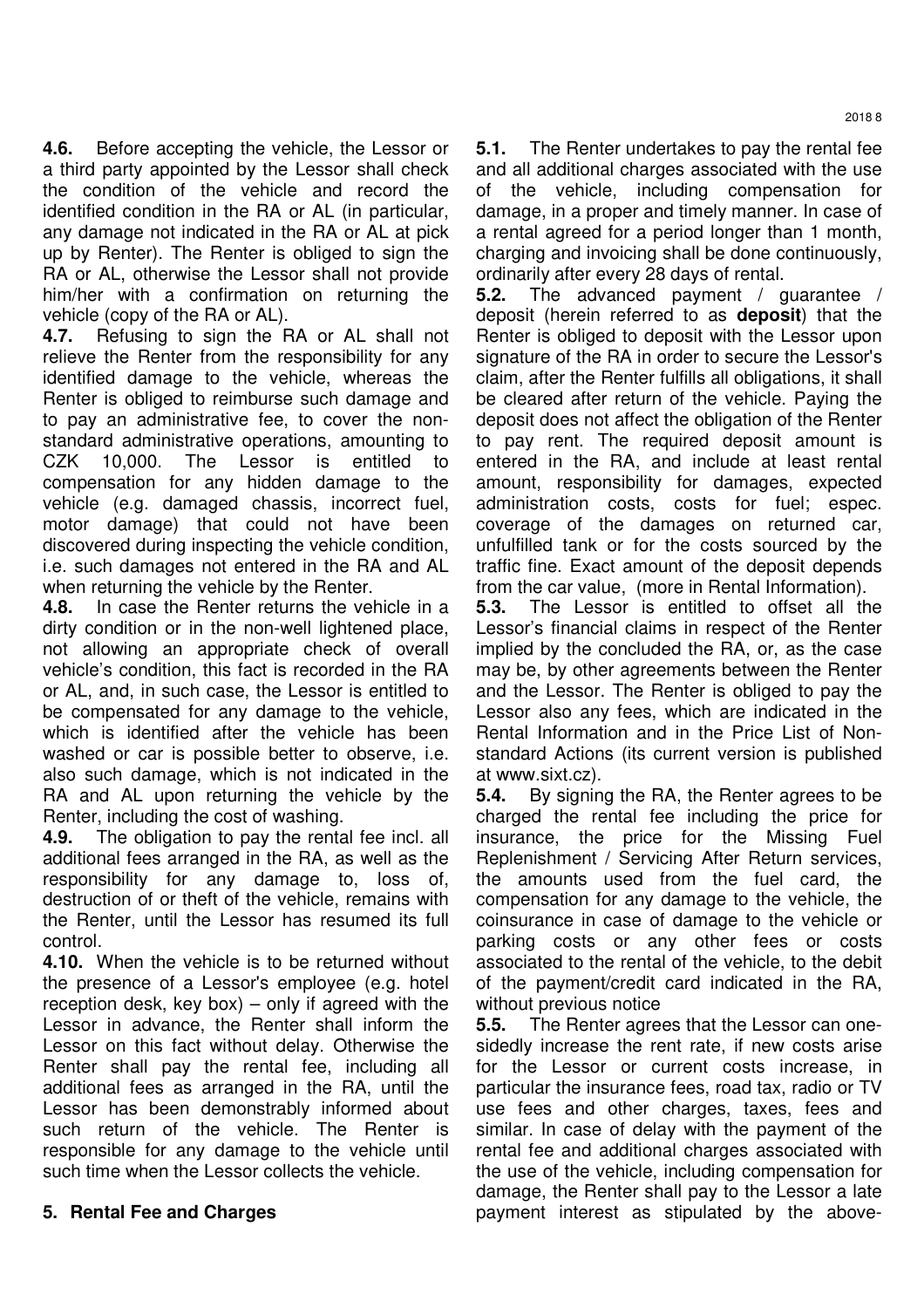mentioned regulation. Besides late payment interest, the Lessor is entitled to demand damage reimbursement for late payment of rent, in compliance with Section 1971 of the CC.

**5.6.** In case the Renter does not pay any of the outstanding amounts even within a provided grace period defined in the reminder notice related to the outstanding invoice (charged at CZK 100 - refer to Price List of Non-standard Actions), the Lessor shall immediately initiate a legal enforcement of the amount or mediate enforcement through a collection agency.

**5.7.** In a case where the Lessor justifiably used the deposit as described in Article 5.3. of these T&C's, the Renter is obliged to repay the deposit with the missing amount within 10 days after he/she has been informed by the Lessor that such amount of the deposit has been used by the Lessor.

## **6. Repairs and Maintenance**

**6.1.** The Lessor shall provide or have provided, at the Lessor's expense, common repairs and maintenance of the vehicle, as well as regular inspections of the vehicle. The Renter shall allow for providing repairs, maintenance and inspections of the vehicle and tolerate restrictions in the use of the vehicle in the extent necessary for their providing. The Renter shall, if not otherwise agreed with the Lessor, to contact the Lessor's subsidiary, from which he/she has picked-up the vehicle, and, together with such subsidiary, provide for exchange of tires in case of transition between periods of the year (usually March and November). Such exchange is made at the expense of the Lessor. However, the Renter is not entitled to compensation of his/her expenses associated with the exchange of tires (e.g. time, fuel etc.).

**6.2.** The Renter is entitled to be provided by the Lessor with another vehicle of an equal or lower class for the time need for such repair or maintenance. The costs associated with the repair shall be borne by the Lessor, with the exception of cases, when the need for repair was caused as a result of inappropriate use of the vehicle or of the use of the vehicle in contradiction with the usual way of using a vehicle, or of a violation of the provisions of the RA by the Renter or by persons, whom the Renter allowed access to the vehicle. In such cases, the costs of repair shall be fully born by the Renter, and the Renter shall be fully responsible for any damage caused to the Lessor as a consequence of such behavior.

**6.3.** The Renter is obliged to notify the Lessor, without unnecessary delay, of any defects demonstrated on the vehicle during its use and requiring a repair. In case the Renter does not meet this obligation without unnecessary delay, the Renter shall be responsible to the Lessor for any damage caused by such action and shall lose all rights, which would otherwise belong to him/her as a result of impossibility or restricted possibilities of using the vehicle. The Renter can use its right to admit the price for car repair for the all period between the day when the damage happened until the day when damage is charged (usually 48 hours from car return).

#### **7. Responsibility for Damage (CDW, TP, GT), Personal Accident Insurance (PAI)**

**7.1.** For persons authorized to drive a vehicle, the Lessor provides an insurance coverage in the extent and under the conditions of the compulsory insurance of responsibility for damage caused by using a motor vehicle. The Renter is fully responsible towards the Lessor for any damage caused on the vehicle or damage associated with the use of the vehicle, until the Lessor collects the vehicle from the Renter.

**7.2.** In case of damage caused by the Renter, the Lessor is entitled to charge the Renter, for comprehensive services regarding administrative tasks needed for processing the insurance claim, a fee of CZK 1,500 (Damage Administration Fee).

**7.3.** The Lessor can also require from the Renter a compensation for lost profit, i.e. a compensation for lost rental fees in an amount corresponding to the agreed rental fee, if the Renter returns the vehicle damaged or without documents and accessories, or if the Renter does not duly return the vehicle at all, etc., until the day, on which the Lessor can rent the vehicle in an appropriate condition to another renter (i.e. for example during the repair of the vehicle). Lost rental fees also include the loss of value of the vehicle, loss of profit of an unusable vehicle and other secondary costs connected with the removal of damage, towing or fuel costs for transporting the vehicle from and to a garage.

**7.4.** Damages caused to the vehicle not covered by the agreed insurance policy shall be charged by the Lessor to the Renter on the basis of the damage price overview (its current version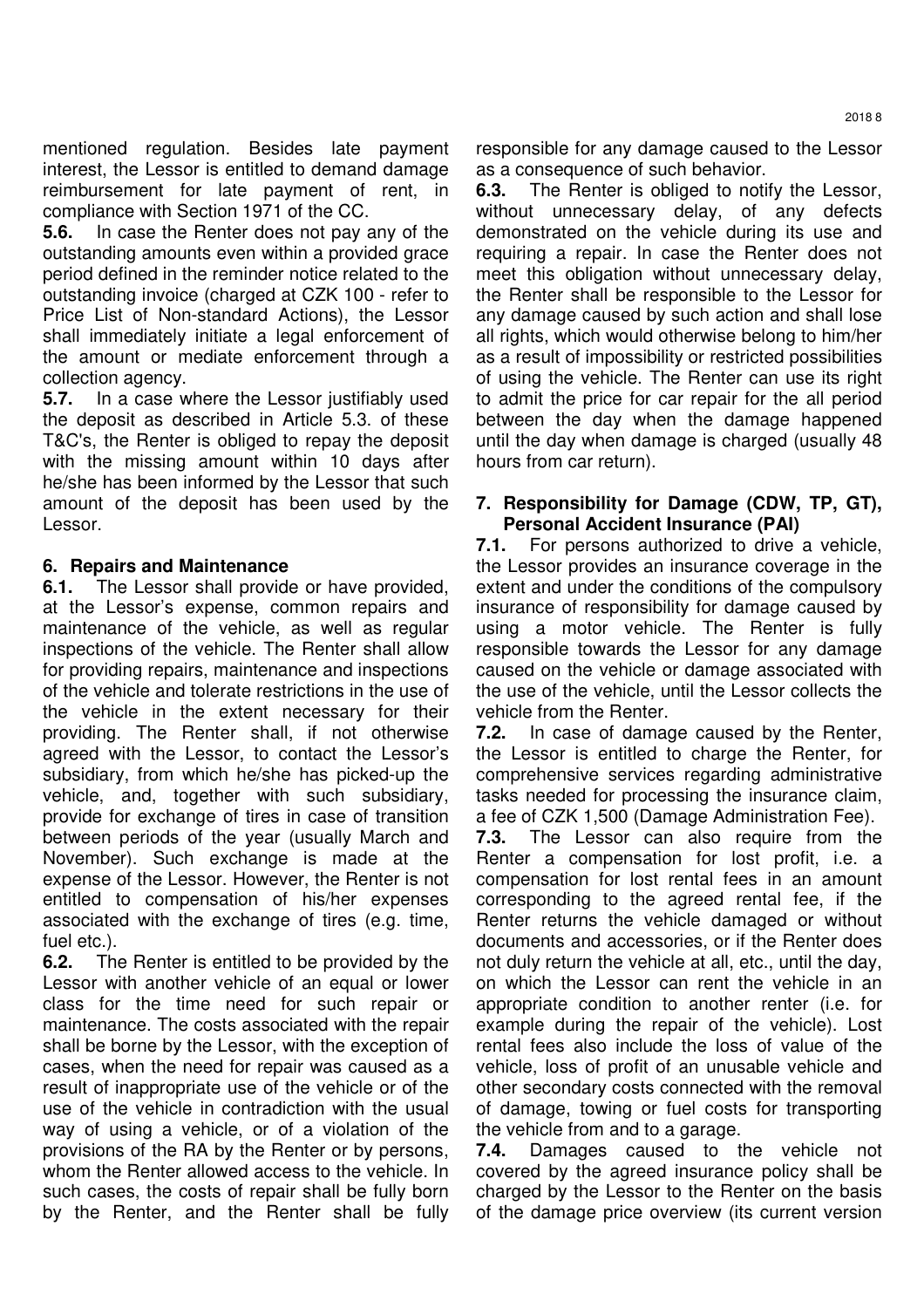published at www.sixt.cz), or on the basis of a price calculation by a particular repair shop. Compensation for such damages is due together with the rental fee and additional charges or shall be charged to the debit of Renter's payment/credit card indicated in the RA (see Article 5 of these T&C's).

**7.5.** However, the Renter's responsibility for damage caused on the vehicle can be restricted up to the amount agreed upon in insurance coverage in the RA(ordinarily 10% of the vehicle's value, min. CZK 10,000 per an insurance event) depending on the category of the vehicle, as follows:

- a) for damage caused by damaging the vehicle or its part or accessories, except for the consequences of theft, attempted theft, or vandalism (CDW),
- b) for damage caused by loss or theft of the vehicle or its part or by its damaging as a consequence of theft, attempted theft, or vandalism (TP),

provided that the Renter confirms with his/her signature the RA and accepts the CDW and TP terms and pays the fee according to the applicable price list.

**7.6.** The limited liability of the Renter as stipulated in Article 7.5. of these T&C's applies to every separate insurance event, i.e. each vehicle damage that results in an insurance event. However, the Renter's responsibility cannot be restricted should such damage, accident, loss or theft of the vehicle be a consequence of nonobservance of the RA, the T&C's, legal regulations or the terms of insurance coverage (disregarding whether damage occurred intentionally or by omission). If limited liability of the Renter regarding damages described in Article 7.5. of these T&C's is not arranged in the RA, then the Renter is liable for the full extent of damage to the vehicle.

**7.7.** On the basis of payment of an additional fee and singing the personal accident insurance clause (PAI) in the RA, the Lessor shall provide to the Renter insurance of persons travelling in the rented vehicle, in compliance with the conditions set forth by the particular provider of insurance.

**7.8.** Fines applied to the Renter for traffic and parking offences committed with the rented vehicle, damages caused by loss of documents, keys or vehicle tools, including costs, which had to be incurred in order to rectify such damages, shall

be always born by the Renter, disregarding the agreed insurance coverage. The Renter shall be charged with any fine or other sanction, as well as any other amounts the Lessor will be forced to pay as the operator of the rented vehicle for offences or other misdemeanors during the valid period of the RA regarding the respective vehicle (herein referred to as "**Sanction**"), whereas the Lessor is entitled to request a fine amounting to CZK 550 as a fee for needed administrative tasks (also known as PENALTY or FINE FEE).

**7.9.** The Renter is obliged to undertake all possible action in order to without delay free the Lessor from any obligation or responsibility to settle the Sanction. For this purpose, the Lessor is entitled to charge the Sanction together with the FINE FEE to the debit/credit card of the Renter and is further entitled to immediately deduct the amount corresponding to the SANCTION and FINE FEE from such debit/credit card. The obligation of the Lessor to issue a corresponding document is not affected herewith.

**7.10.** In case the Renter pays, together with the charges for CDW and TP, also the charge for SUPER/TOP COVER CDW, he/she obtains a preferential insurance coverage of damages. SUPER/TOP COVER CDW applies to: damage to the vehicle, loss of hubcaps, caused accident; it does not apply to: loss of spare wheel and obligatory equipment, loss of documents, keys, user manual, Driver set or the use of the incorrect type of fuel and related vehicle towing, and damaged tires, hubcaps and wheels. A prerequisite for claiming preferential insurance coverage is presenting a police report and the fact that the Renter has not violated any of the obligations implied for him/her by the RA, the T&C's, legal regulations or the terms of insurance coverage. By concluding RA and paying the charges for CDW and TP, the Renter is not automatically entitled to be provided the SUPER/TOP COVER CDW service. The decision on providing these services shall be always decided by the Lessor in respect to each individual Renter or each individual RA; the Lessor is not obliged to give any grounds for not providing this service. No insurance coverage may be arranged or cancelled after the beginning of the rental period.

# **8. Accidents, Damage and Theft of Vehicle**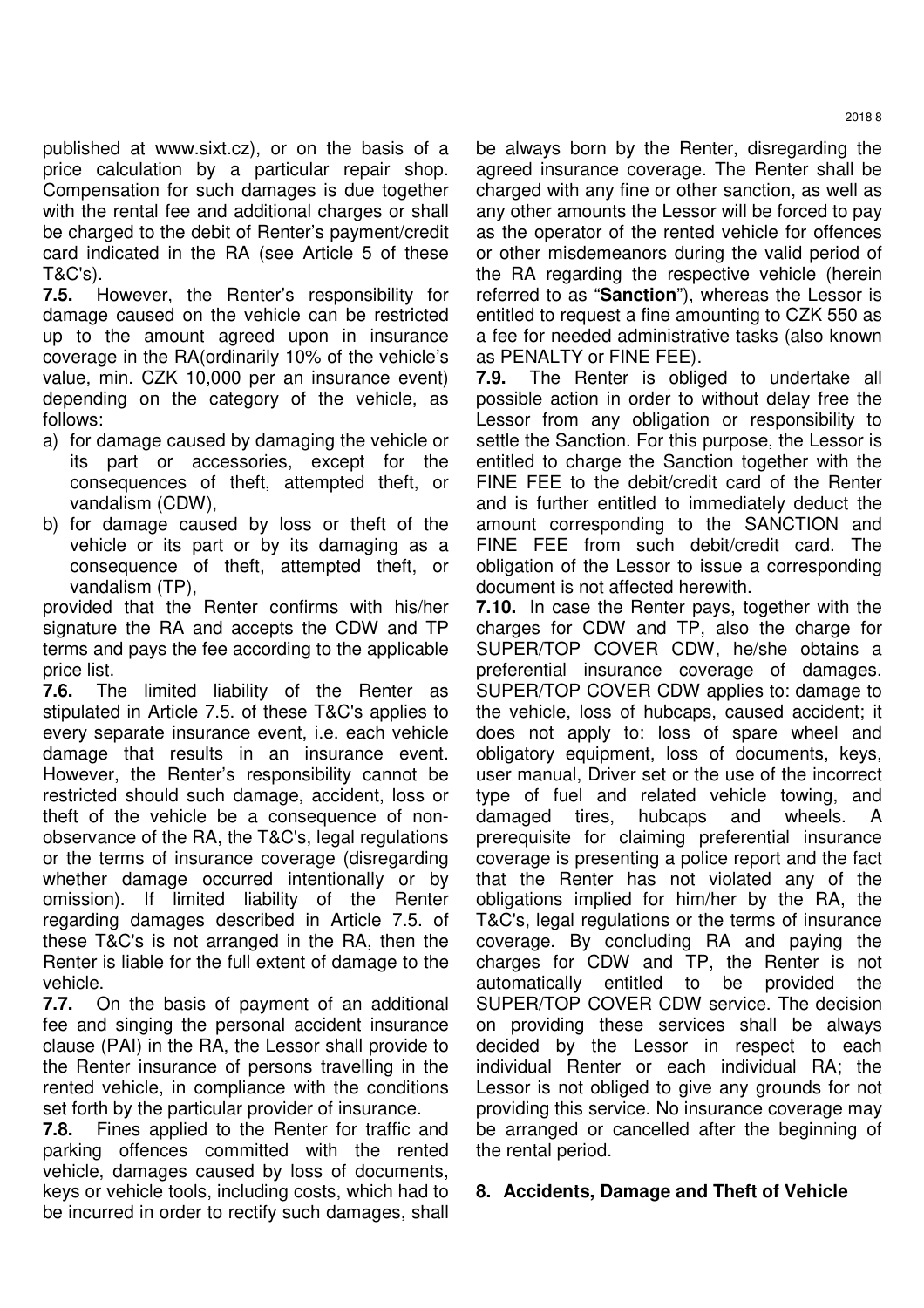**8.1.** In case of traffic an accident, damage or theft of the vehicle or its part, injury or death of persons (whether caused by the Renter or not), the Renter shall call the police and ask for the investigation of the accident and present the investigation or its result to the Renter as an official report. This Renter's obligation does not apply to damaged tires.

**8.2.** In case of any event of damage, the Renter shall fill out complete information required in the "Accident Log" form received together with the vehicle documents. A non-functional vehicle must be secured against additional damage or theft. The Renter shall, immediately, or, at the latest, within 24 hours, notify the Lessor of any event of damage related to the vehicle, injury or death of persons as a consequence of the event of damage, the place, where the vehicle is located, and make sure that all documents, keys and other documentation related to the vehicle and to the event of damage, including a completed "Accident Log" form and the police record/report, are presented to the Lessor as soon as possible. In case the indicated documentation is not presented, the right for insurance coverage becomes inapplicable.

**8.3.** The Renter shall provide to the police, the Lessor and Lessor's insurance company any required assistance and cooperation needed for a complete investigation of the event of damage and for its processing and, as the case may be, for the associated legal proceedings. Provisions in Article 7 of these T&C's on the right to charge the Renter with a Damage Administration Fee amounting to CZK 1,500 shall be applied similarly.

## **9. Personal Data Processing**

**9.1.** The Renter, if it is a legal entity or an individual – entrepreneur acting in the course of his/her entrepreneurship, hereby declares that it/he/she is aware that if during conclusion of the RA or during fulfillment of the rights and obligations arising from the RA, processing of personal data of individuals occurs, including personal data of employees or members of the body of the Renter, the Renter is in a position of controller of personal data of such individuals and the Lessor is in a position of processor of personal data of such individuals. In such a case, the Renter is obligated to conclude with the Lessor an agreement on the processing of personal data (herein referred to as "**Agreement on Processing** 

**of Personal Data**") within the sense of Article 28 par. 3 of the Regulation of the European Parliament and of the Council (EU) 2016/679 of 27 April 2016, on the protection of natural persons with regard to the processing of personal data and on the free movement of such data, which repealed Directive 95/46/EC (General Data Protection Regulation) and which became effective as of 25 May 2018 (herein referred to as the "**GDPR**"). For conclusion of the Agreement on Processing of Personal Data, the Renter may use a template of such Agreement on Processing of Personal Data, which can be provided on the basis of a written request sent to the e-mail address: dataprotection@sixt.cz, or in writing by mail delivered to the address: SPEED LEASE a.s., Lighthouse Towers, Jankovcova 2c 170 00 Prague 7 – Holešovice, Czech Republic, in both cases marked as "Data Protection".

**9.2.** If the Renter is a legal entity or an individual – entrepreneur acting in the course of his/her entrepreneurship, and in relation with fulfillment of the RA it/he/she is using the service of tracking position of the vehicles "SixtMonitor" or other service, the functionality of which is tracking the position of the vehicle (for example, the electronic book of journeys), the Renter hereby declares that it/he/she is aware that during use of the service "SixtMonitor" and/or other service, the condition of which functionality is tracking the position of the vehicle and/or service which is technically connected to such services processing of personal data will occur of individuals, including personal data of employees or members of the body of the Renter, and that the Renter is obligated to acquire an explicit consent of such individuals with the processing of their personal data, consisting in tracking position of the vehicles of the Lessor, which such individuals may use. By this statement of the Renter, no rights or obligations arising for the Renter from the GDPR regulation or other legislation are transferred to the Lessor.

**9.3.** The Lessor hereby declares that, as a processor of personal data, it processes personal data of Renters – individuals fully in accordance with the regulation GDPR and has adopted all necessary technical and organizational measures for the purposes of data protection in accordance with the GDPR's requirements. The Lessor processes the personal data of Renters – individuals and also the personal data acquired by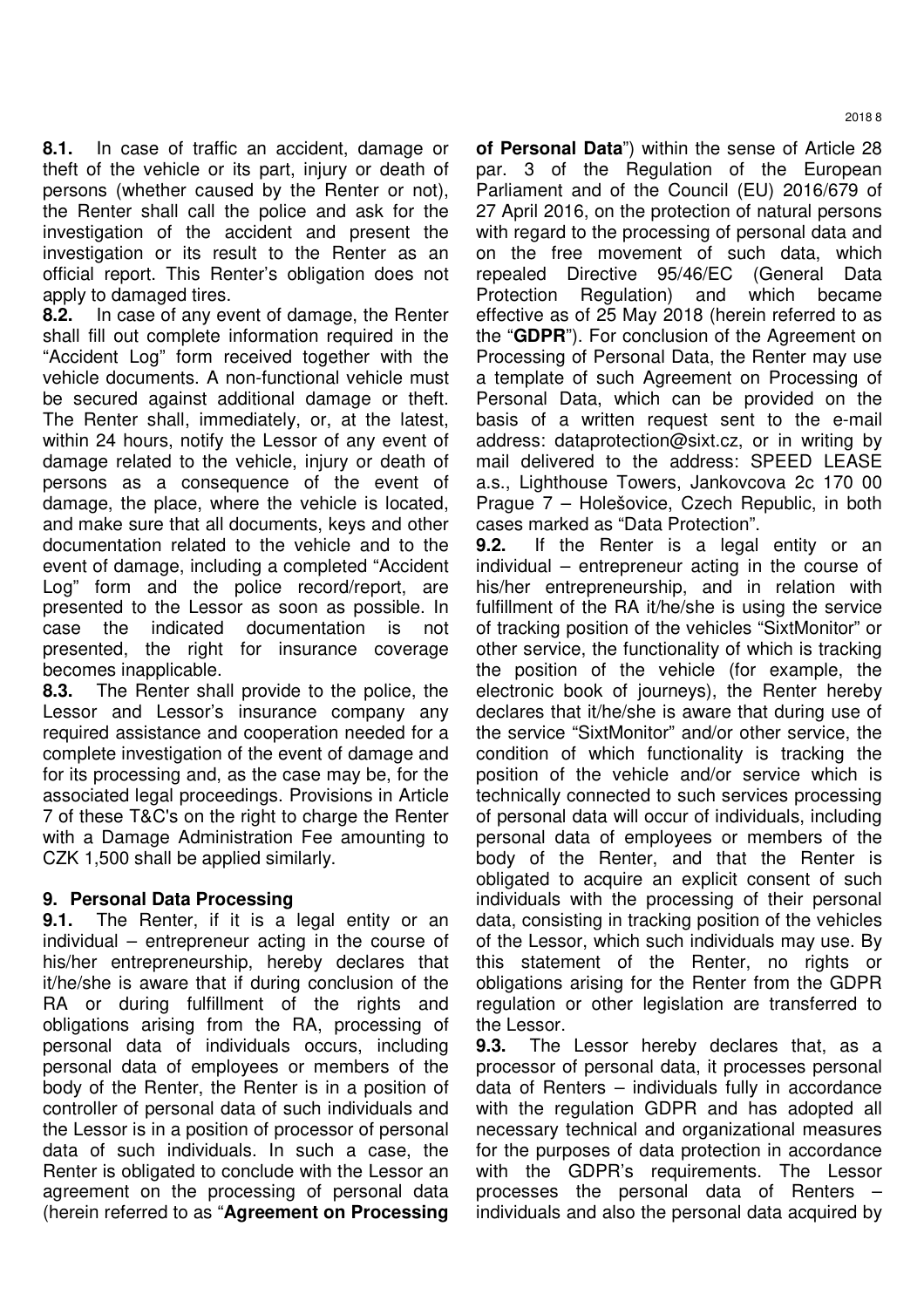the Lessor based on and/or in relation with fulfillment of statutory obligations, and/or in relation with the RA and/or based on the express consent of the Renter – individual. The purpose for such processing of personal data of the Renter – individual is to enable fulfillment of the RA, compliance of the Lessor with the obligations stipulated by binding legislation, and assessment, enforcement or defense of legal claims of the Lessor or any other legitimate interest of the Lessor - all of which is always in compliance with the obligations and rights arising for the Lessor from the GDPR regulation. More information about personal data processing, including a template of Consent with personal data processing may be found by the Renter on the internet address: https://www.sixt.cz/gdpr.html. This information does not replace the consent of the Renter – individual with personal data processing. The consent with personal data processing shall be provided by the Renter – individual separately by the means of the written form available at branches of the Lessor and/or by means of "clicking" an electronic consent available in the electronic applications of the Lessor or on the internet addresses of the Lessor, especially www.sixt.cz, www.sixtleasing.cz, together with conclusion of the RA, at the latest. If the Renter – individual does not provide his/her consent or has any questions or queries related to the processing of the personal data by the Lessor, the Renter – individual may contact the Lessor by the means of the e-mail address: dataprotection@sixt.cz, or in writing by mail delivered to the address: SPEED LEASE a.s., Lighthouse Towers, Jankovcova 2c 170 00 Prague 7 – Holešovice, Czech Republic, by delivery marked as "Data Protection".

## **10. Miscellaneous**

**10.1.** The Renter declares to comply with all requirements defined by legal regulations for driving motor vehicles (valid driver's license, driving permit in case of Renter's age exceeding 60 years etc.) and declares to own a driver´s license for a period longer than 2 years. The Lessor is responsible towards the Renter or towards third parties only for losses and damages, caused to them as a direct consequence of the vehicle rental or of its use, when caused by the fault of the Lessor or by the Lessor's negligence. Any such losses or damages shall be reported to the Lessor within 24 hours from their occurrence.

**10.2.** The Renter shall notify the Lessor of any change of his/her domicile or any other change that could have impact on compliance with his/her obligations.

**10.3.** The Renter takes into account that in a case of failing to return the vehicle to the Lessor in the agreed upon time and location, the Lessor will report such failure to the police as the vehicle being lost or stolen or press charges at a court of law; the Renter is solely responsible of the necessity of such actions.

**10.4.** Besides the contractual fines stipulated in these T&C's, the Lessor is entitled to request reimbursement of losses, from the Renter, which have been caused by breaching the obligations of this agreement and sanctioned by a contractual fine, whereas the application of Section 2050 of the CC is not possible for this case.

**10.5.** If the Renter uses the vehicle in contradiction with RA, the T&C's or in a way causing damage to the Lessor or which can cause damage to the Lessor, this is considered a substantial violation of the RA. In cases of substantial RA violation, the Lessor is entitled to terminate the RA, the notice shall enter into force upon its delivery to the Renter.

**10.6.** The Lessor can terminate the RA also in cases where the Renter does not pay the rental fees in agreed amounts and on agreed dates. In such case the termination of the Agreement enters into force upon its delivery to the Renter.

**10.7.** In matters which are not expressly covered by the RA or the T&C's, the rental relationship is governed by applicable provisions of legal regulations of the Czech Republic; deciding of potential disputes is governed by the courts of the Czech Republic or by the ČOI (Czech Business Inspection Office), subject to the applicable process rules defined by the legislation of the Czech Republic; the Lessor's jurisdiction is decisive; the decisive wording of RA and the Conditions is in the Czech language. The Renter can use for communication with the Lessor the dpt. of customer care: customerservice@sixt.cz In case if unsatisfaction with the customer care dpt., is this dpt. obliged to give to the Renter all contact details to the responsible manager.

**10.8.** The Renter agrees to have his/her e-mail address used by the Lessor for newsletters and marketing offers of the Lessor. The Renter accept the cars are equipped by the monitoring and communication safety units. The Renter declares